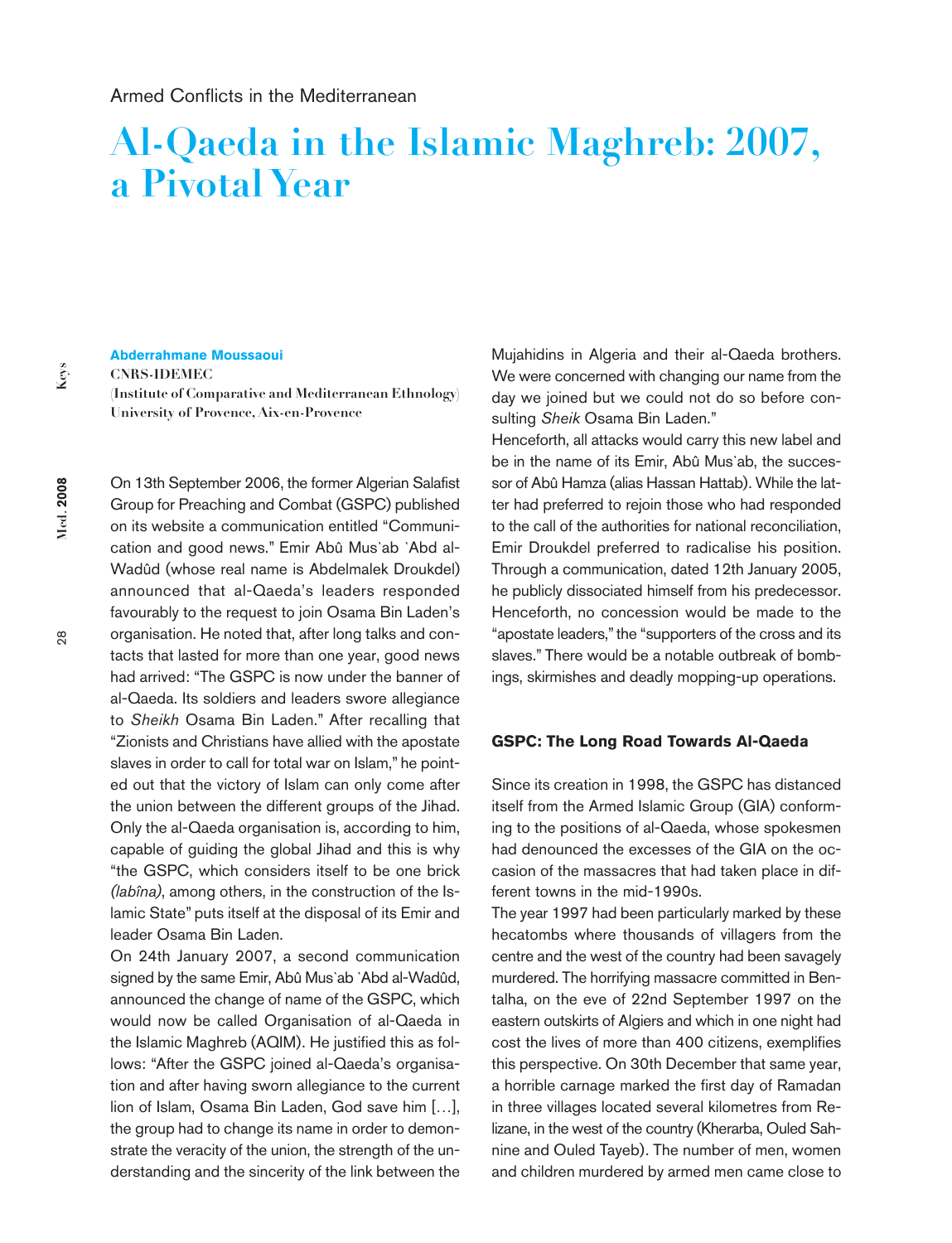400 people. The year 1998 opened with another massacre perpetrated on 4th January in Ramka and Had Chekala (Relizane). The number of victims amounted to around 1,000 according to A. Ouyahya, the Head of Government at that time.

These massacres had damaged the reputation of the GIAs in terms of their support in the country and abroad. In order to recover this lost support, the GSPC was created in 1998 and it decided to refocus its attacks mainly against the power and its symbols. Since its birth, the GSPC has emerged as a righter of the wrongs occasioned in the name of the Jihad through the deviations of the GIA.

The State, which has acquired experience in terms of fight against terrorism, finally cuts off the armed groups from most of their support, placing them in a critical situation from a practical point of view and even forcing them to turn against those who in the past provided them with all kinds of assistance and logistics. Moreover, the relative success of the reconciliation policy which managed to rally certain members of these armed groups to a process of national reconciliation had further weakened the advocates of the Jihad, obliging them to search for outside support. The contribution lost at a local level had to be replaced by joining with al-Qaeda and other jihadist groups acting in Iraq, Afghanistan or elsewhere. In exchange for a more active support on the part of the ideologists of the international Jihad, which had ceased due to disapproval of the methods of the GIAs, the GSPC agreed to join al-Qaeda's main line of action. It was out of these circumstances that the GSPC was born. After a testing period and in order to mark its distance in relation to those who the authorities managed to convince within the framework of the reconciliation policy, the GSPC once again requested and obtained from the heads of al-Qaeda stronger approval of its affiliation with Osama Bin Laden's organisation.

This change of course and of strategy had to be "publicised" and this was achieved by the spectacular attack of 11th April 2007 against the Palace of the Government in the very centre of Algiers. Now known as AQIM, it managed to prove that the combatants of the former GSPC continued to be present and powerful, belying the official discourses that regarded them as moribund and in dire straits. The targets chosen for this first major attack were symbolic enough to sow the seeds of trouble within the heart of the State, whose representatives had until then managed to minimise the media impact of the attacks, which had never ceased.

# **Although 1997 could be regarded as a year of massacres, 2007 is unquestionably the year of the suicide bomber**

This commotion provided evidence that the members of the former GSPC were well and truly within al-Qaeda's line of action. At the same time, in terms of the local context, it is a way of stating through the acts that they were first soldiers of God rather than mere political candidates. A soldier of God must give up searching or waiting for gratification on Earth: he must devote himself completely to the cause of God until the supreme sacrifice. This is what the communications and acts of al-Qaeda in the Maghreb try to emphasize.

#### **2007, the Year of the Suicide Bomber**

As in previous years, 2007 was marked by violent events on a daily basis. Every day people fell victim to bullets or explosives. The confrontations between

#### **ATTACKS FOR WHICH AL-QAEDA'S ORGANISATION IN THE COUNTRIES OF THE ISLAMIC MAGHREB (AQIM) CLAIMED RESPONSIBILITY**

13th February: 6 people killed in Kabilya in 7 almost simultaneous attacks with bombs and car bombs.

11th April: At least 30 dead and more than 200 injured in 2 almost simultaneous attacks in Algiers, one against the Palace of the Government in the town centre and the other perpetrated with the aid of two car bombs against a police station on the eastern outskirts.

11th July: 10 soldiers killed and 35 injured in Lakhdaria (south-east Algiers) in a suicide attack carried out with a refrigerated lorry loaded with explosives against a barracks.

6th September: 22 dead and more than 100 injured in a suicide attack

against President Abdelaziz Bouteflika's retinue in Batna.

8th September: 32 dead and 45 injured in a suicide attack using a car bomb against a coastguard barracks in Dellys, port of Kabylia, 70 kilometres east of Algiers.

21st September: Close to Lakhdaria, a suicide attack against a bus carrying the employees of the French public works group Razel with 9 people injured (among them 2 French people and 1 Italian).

11th December: 2 attacks rocked the capital and ravaged the headquarters of the Constitutional Council and that of the United Nations High Commissioner for Refugees (UNHCR) with 41 dead and more than 170 injured.

**Med. 2008**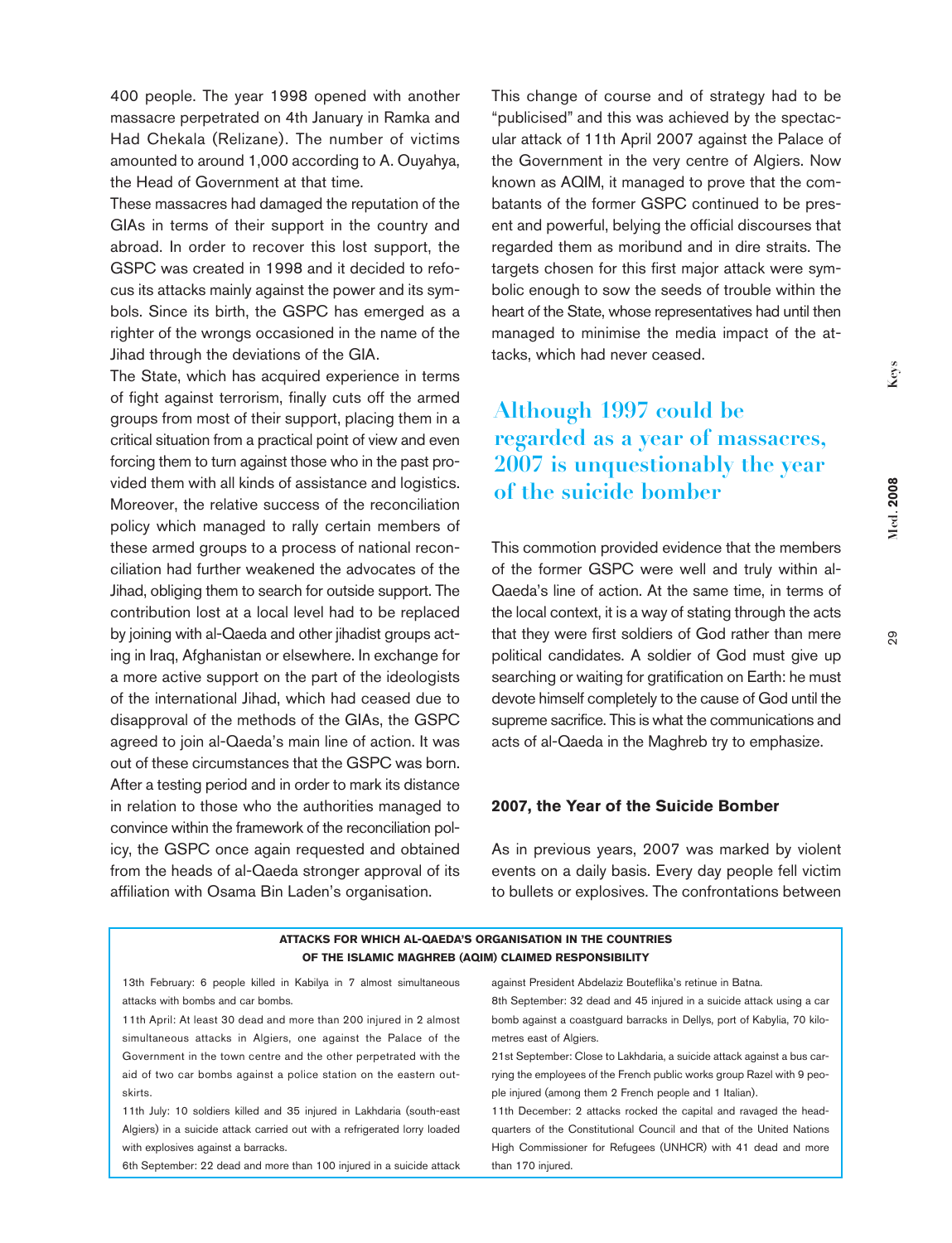the police and the armed opposition were increasingly bloodier and limited to the circles of the main rivals. Henceforth, the attacks by groups of armed police patrols and their barrack buildings supplanted the isolated targets. The objectives were those put forward by al-Qaeda's organisation: the State, its symbols and its auxiliaries. Among the strategies employed, the use of explosives and car bombs multiplied. But throughout 2007, the appearance of suicide bombers especially called attention. Although 1997 could be regarded as a year of massacres, 2007 is unquestionably the year of the suicide bomber.

In fact, 2007 really started for the AQIM in the early morning of 11th April, when two suicide attacks with car bombs, carried out almost simultaneously, hit the Palace of the Government in the centre of Algiers and a police station on the eastern outskirts of the capital. The cost was relatively high: around thirty dead and more than two hundred injured. Unexpected and spectacular, those attacks carried out almost at the same time in two highly symbolic places of Algiers came, in the space of a few minutes, after several months of efforts of all kinds to rekindle the link of confidence between the State, its apparatus and citizens.

The spectacle, the nature of the targets reached and the procedure used made this attack on authority a masterstroke that managed to weaken the confidence that the citizens had started to place in the State and its reconciliation policy. This attack tolled the bell for a period of relative calm and disturbed a partially reconstructed peace. The day after this attack, the American Ambassador in Algiers had considered it necessary to warn against other possible attacks by the AQIM. The Algerian authorities protested vigorously against what they considered an intrusion into Algerian affairs which could only sow the seeds of further trouble and panic. This panic would be all the more stronger three days later, on 14th April 2007, when some suicide bombers blew themselves up in front of the American Consulate in Casablanca, causing panic in the neighbouring country and suggesting the power of the organisation beyond the Algerian borders, as its new acronym sought to signify. The warnings of the Embassy of the United States in Algeria about new attacks were confirmed and the anxiety reached its paroxysm in the police services and among the citizens of the two targeted countries.

Al-Qaeda in the Maghreb therefore managed to mark the beginning of its new strategy in Algeria and in the Maghreb, as well as the opening of a new more active and more determined jihadist era. Four months after its allegiance to *Sheik* Osama Bin Laden, the test was now complete: the GSPC had become international and an active branch of al-Qaeda even if no organic bond is proven. The link is in the first place symbolic and ideological. The al-Qaeda label would have to provide media coverage for operations decided and executed on site in function of the possibilities offered by a highly enclosed security field.

When the public started to believe that terrorism was over, al-Qaeda in the Maghreb hit a serious blow and called that attack Badr of the Muslim Maghreb (*Ghazwat Badr al-maghrib al-islâmî*). The reference to the battle of Badr was deliberate. It was the first major victorious battle of the Muslims led by the Prophet against the clan of *Quraysh*, which was behind his exile in Medina. This battle is symbolic because it was won by a small group of Muslims against an enemy who had a larger number of combatants. Moreover, it marked the beginning of the conquest of power by the followers of Islam. Following the example of the Prophet's companions, the members of al-Qaeda in the Maghreb believe in the possibility that a small group of followers can substitute an army of unbelievers. Al-Qaeda in the Maghreb now follows this spirit: fewer but more determined!

Three months later, on 11th July, a military camp located in the east of the town of Lakhdaria (90 km from Algiers) was the target of an unusual attack. A suicide bomber at the wheel of a refrigerated lorry which usually provided this barracks with goods was able to enter and blow up his lorry filled with explosives. Ten soldiers died and more than thirty were injured. In September the Head of State was targeted in Batna. A suicide bomber blew himself up amidst the crowd waiting for the presidential retinue. The attack resulted in twenty dead and more than one hundred injured. Abdelaziz Bouteflika reacted by reaffirming the "strategic and irreversible choice of the Algerian people" regarding the national reconciliation policy: "We will not abandon it, whatever the price to be paid." Two days later, a 15-year old teenager blew himself

up in a coastguard barracks in Dellys, in the *wilaya* of Boumerdès. The cost was high: 34 dead and around 60 injured. Some ten days later another suicide attack took place in Lakhdaria, in the *wilaya* of Bouira, against a vehicle carrying employees of a French company. The year ended with a final spectacular action. On 11th December two attacks rocked the capital and ravaged the headquarters of the Constitutional Council and that of the UNHCR (two highly symbolic targets), resulting in 41 dead and more than 170 injured.

**Med. 2008**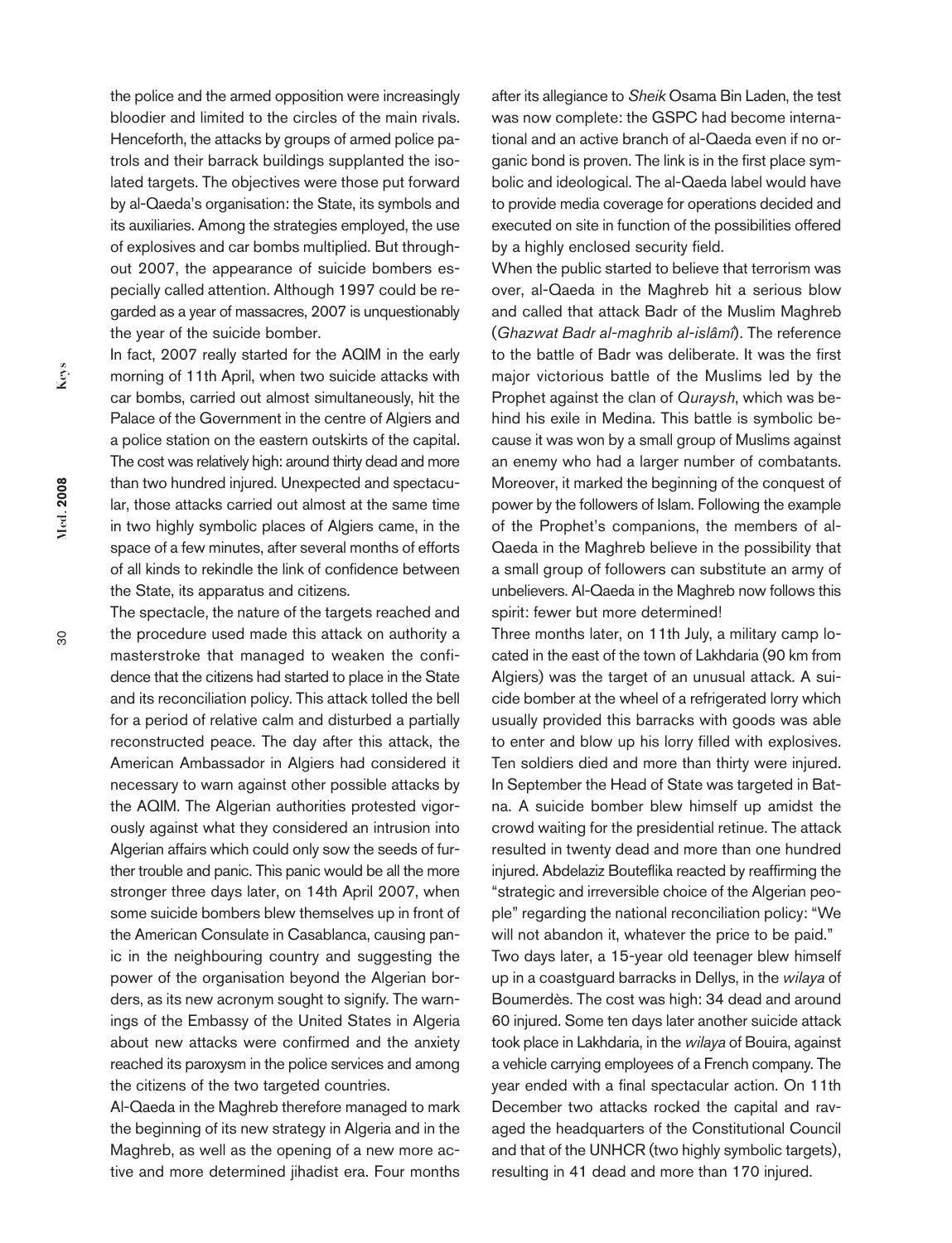#### **Al-Qaeda, a (Shared) Communication Label**

Since the rupture with the ideologists of the international Jihad, the armed Islamist opposition has not ceased searching for support capable of providing media coverage for their combat in the geopolitical scene and, above all, for legitimating it from a theological point of view.

How to respond to all those muftis who are increasingly condemning this Jihad whose main targets are Muslims? An authority like that of Ayman az-Zawâhirî, is necessary to challenge someone like *Sheik* Youssef Al-Qaradhâwî, who vigorously condemned the attacks in Algeria. Osama Bin Laden's lieutenant censures the *Sheik* of al Azhar as follows: "Qaradhâwî believes the main murderers and accuses the Mujahidine of lying. In his fatwa he has referred again to what had happened in the towns of Batna and Dellys, presenting the events as the murder of innocents and as an acceptance of the legality of making the blood of innocents flow. Thus, he repeats the lies of the criminal Algerian regime. The operation in Dellys was aimed at a naval base rather than a school. As for that of Batna, it aimed to kill the criminal President who has killed thousands of innocent civilians, who fights Islam, refuses to apply the Sharia, is loyal to the United States and France, and recognises Israel because it belongs to the United Nations and supports the Arab capitulation initiative."

If the combatants, isolated and increasingly cut off from their support, find a real interest in joining an international organisation which makes life difficult for its most determined rivals, it is possible to ask what benefit this organisation can derive, in its turn, from this alliance? The benefits are in fact shared. Al-Qaeda multiplies the centres of extremist activities thereby trying to loosen the noose around it in Baghdad and in Afghanistan. In the eyes of its adversaries, it is still a force to be reckoned with and can choose the time and place to attack. Al-Qaedas's attacks in the Maghreb also offer the opportunity to speak with strength and be the voice of all oppressed. This is how after the 11th December attacks in Algiers which rocked the headquarters of the United Nations, the Constitutional Council and the police academy, Ayman az-Zawâhirî, the number two of al-Qaeda, could state: "The United Nations is the declared enemy of Islam: it has legitimated the creation of the State of Israel on

Muslim land; it considers Chechnya as part of the Russia of the crusaders; it considers Ceuta and Melilla as part of the Spain of the crusaders. And it has also legitimated the presence of crusaders in Afghanistan and in Iraq [...], it has legitimated the independence of Timor from Indonesia, while it does not recognise this right to Chechnya or the Muslims of the Caucasus, of Cashmere, of Ceuta and Melilla or of Bosnia." AQIM's members, strong with the support of al-Qaeda's leaders who approve and sanction their actions, no longer hesitate to assume them publicly and publish photos of their perpetrators on the Internet.

### **An Undesirable Evolution**

The most remarkable new characteristic of the 2007 attacks is probably the procedure adopted. For the first time, the suicide attack was clearly called for by those who had orderer it and the material authors.

**The most remarkable new characteristic of the 2007 attacks is probably the procedure adopted. For the first time, the suicide attack was clearly called for by those who had orderer it and the material authors**

Many questions have been asked about those responsible for the 11th April attacks: were they suicide bombers without realising, or declared suicide bombers, voluntary candidates for death? Public powers are trying to reassure themselves in relation to such an evolution in the modes of action and at first put forward other explanations suggesting that suicide bombers can be so unaware. The will to minimise the symbolic scope of such an act clashes with the reality of obstinate facts.

The answer would come in a communication signed, as was right and proper, by Emir Abû Mus`ab in the name of AQIM. The communication recalls that the choice of such a strategy was not dictated by a lack of logistical means and that it was to be expected that the list of suicide bombers would lengthen. In fact, the

<sup>1</sup> On the occasion of the spectacular attack of 6th September aimed at the presidential retinue in Batna, the condemnation (first oral and later in writing) had been argued more vigorously and at length than following the 11th April attacks. See the text of the letters on the website of Al-Qaradhâwî, consulted on April/May 2007.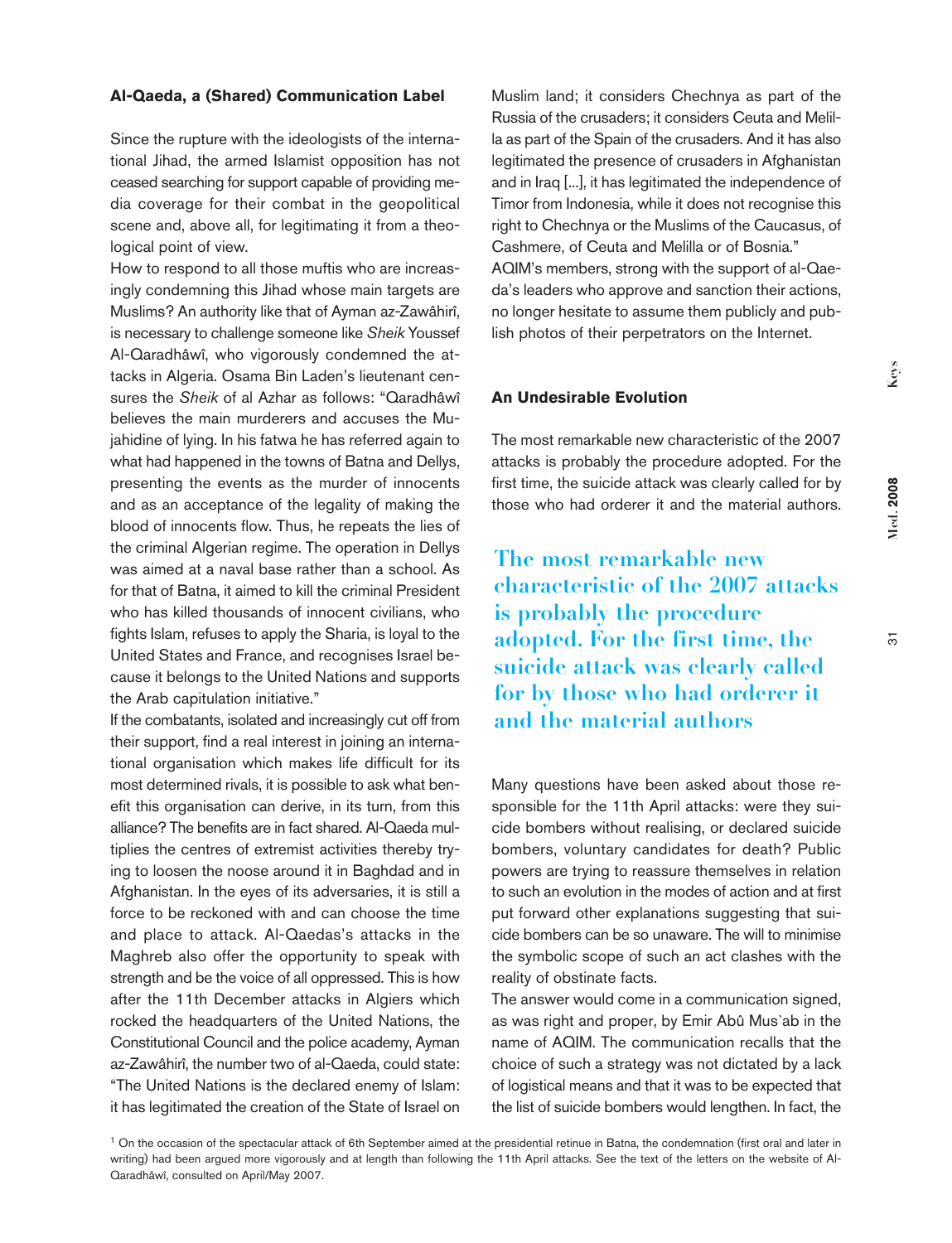answer was aimed at all those who were trying to reassure themselves by minimising the scope of these acts, attributing them to the confusion of a group in dire straits. These operations are not, as the first official reactions led us to suppose, avatars of attempts that failed or fomented strategies without the knowledge of their author. From the point of view of their intellectual authors, it is a new progression which is not due to a weakness of the means, as one might think, but rather it would be the consequence of a better practical preparation. The different statements of Islamists of al-Qaeda in the Maghreb declare it proudly as a new way of acting.

The official discourse has constantly spoken of the "difficulties" of the terrorist groups due to the defections and dissensions. If anything is true in these affirmations, it is also true that the several thousand combatants remaining are more mobilised than ever and determined to die as martyrs. On 11th April 2007, terrorists hit the heart of the State and, later, on the occasion of the failed attack in Batna on 8th September of that same year, they tried to hit the head by targeting the presidential retinue.

Although the facts were well established and proved that the attacks that started on 11th April 2007 fell within the category of suicide attacks, some still awaited a disagreement within the armed groups over the use of such procedures. Through a communication, dated 14th May 2007, the information committee of al-Qaeda in the Maghreb categorically denied what it considers allegations concerning the existence of internal dissensions on the use of the method of suicide operations (*`amaliyât istish'hâdiya*). On the contrary, it notes that there is a consensus on such a method that delights the combatants who had waited for it for such a long time. According to this same communication, if this option has taken a while to materialise, it is only because of a lack of preparation and it foresees that henceforth the list of candidates for martyrdom (*al-istishhâdiyîn*) will be longer everyday.

## **The Suicide Bomber and the Voluntary Martyr**

The comparative biographies in the press agree on a certain number of points. The resulting profile of the suicide bomber is that of a new internal convert, a kind of recent born-again, in his thirties, with a precarious social and economic situation, who has already been in prison, mostly for minor offences or for his Islamist past. Some of our suicide bombers seem to have benefited from the pardon offered by the reconciliation law. This reopens the controversy over this law, exemplified by the first declaration of the Head of State after the attack in Batna, which he had just escaped, in which he reasserted his reconciliation policy. This average profile is not always respected. Two cases fundamentally question it: that of Belkacemi Nabil (alias Abû Muç`ab az-Zarqâwî), the 15-year old teenager who blew himself up in the coastguard barracks in Dellys, in the *wilaya* of Boumerdès; and that, even stranger, of the suicide bomber who perpetrated the attack against the UN headquarters in Hydra, Chebli Brahim, alias Abû `Uthmân, also known as `ammi Brahim, given his advanced age. He was sixty-four!

Beyond the insurmountable differences, these figures could coincide in a kind of total disillusionment with the political and social policy in the country. They would have preferred other values and another ethic, however utopian. Neither the vocabulary used nor the spirit of these imagined values form part of the character of the suicide bomber. From the point of view of those who ordered these attacks and of their material authors, they are not suicide bombers. Islamists prefer the term *istish'hadî* (pl. *istish'hadiyûn*), which can be translated as (voluntary) candidate, to that of martyr, a term popularised by the Palestinians in the second Intifada. The religious and political elites have widely debated its licit aspect. The famous Egyptian mufti Al-Qaradhâwî, who himself condemned the attack in Batna the following day, had previously contributed to making the status of *istish'hâdi* licit for the Palestinians by stating that the author of such an attack did not commit suicide since he had sacrificed himself for a just cause. Al-Qaradhâwî distinguished between the *istish'hâd* and the suicide (*intihâr*). For this very influential wise man, "the suicide (al-muntahir) kills himself and for himself, while this other (the istish'hâdî) offers his person as a sacrifice for his religion and his community. The suicide is desperate [...] and the mudjâhid places his complete faith in God. The suicide breaks free of himself and his problems by killing himself while the mudjâhid combats the enemy of God and his enemy with this new weapon placed by destiny (*al-qadar*) in the hands of the oppressed (*mustad'afîn*) to resist the tyranny (*al-djabarût*) of the proud and powerful."

The debates aroused by the confrontation of Muslims first in Palestine and later in Iraq, Afghanistan and elsewhere have enriched and made the notion of martyr